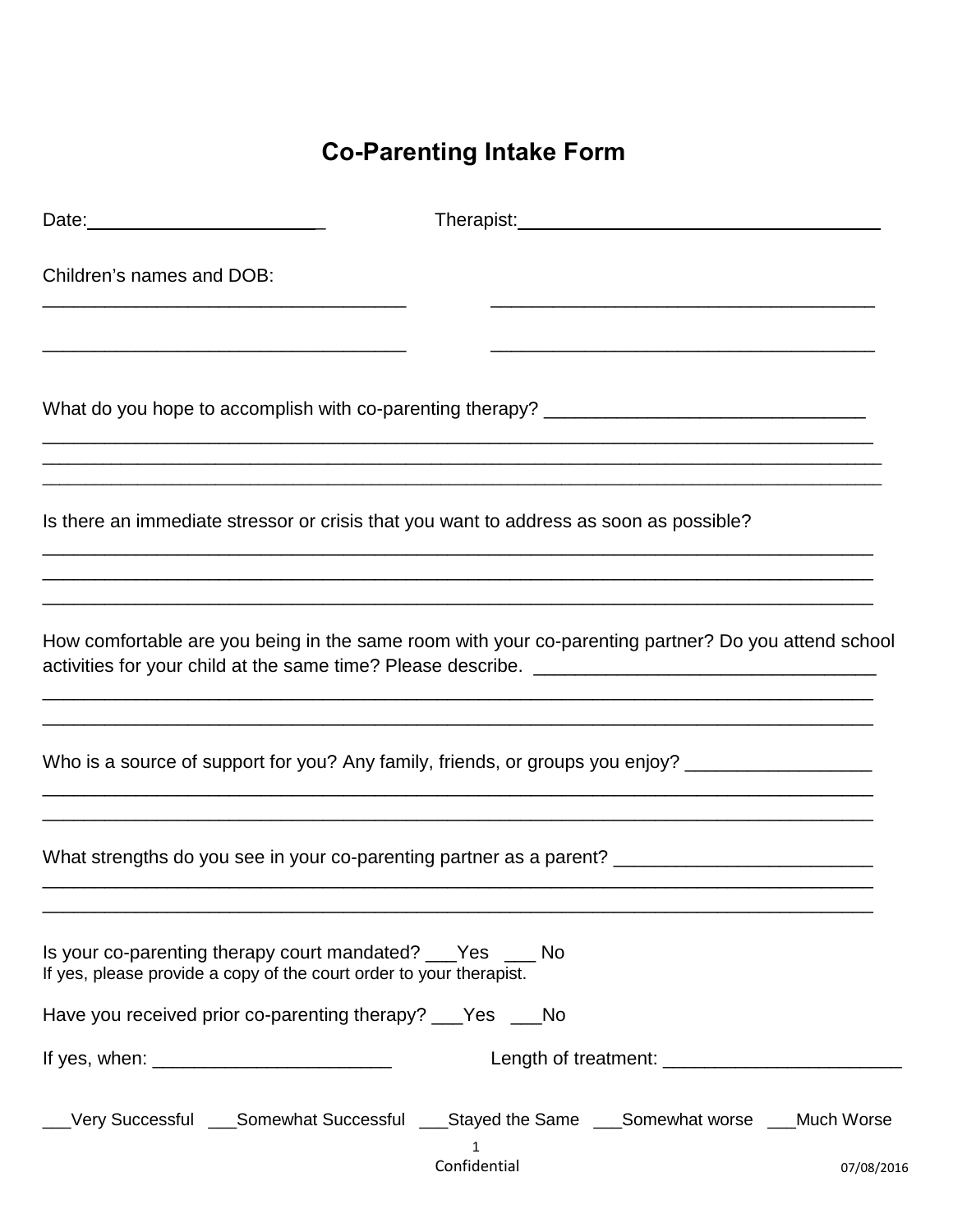| Do you believe your child(ren) can count on your co-parenting partner? ___Yes ___No |                                                                                                                                                                                                  |  |  |  |  |  |  |  |
|-------------------------------------------------------------------------------------|--------------------------------------------------------------------------------------------------------------------------------------------------------------------------------------------------|--|--|--|--|--|--|--|
| aware of? Yes No                                                                    | Are there any cultural, religious, spiritual, or ethnic factors for your family that you would like me to be<br>,我们也不能会在这里,我们的人们就会不能会在这里,我们也不能会不能会不能会不能会不能会不能会不能会不能会。""我们的人们就会不能会不能会不能会不能会不能会不能会 |  |  |  |  |  |  |  |
|                                                                                     | What behaviors or attitudes displayed by your co-parenting partner cause you distress or get in the way                                                                                          |  |  |  |  |  |  |  |
|                                                                                     | Does your child(ren) have any behaviors or attitudes that you are concerned about?                                                                                                               |  |  |  |  |  |  |  |
| Do you have any mental health diagnoses? ___ Yes ___ No                             |                                                                                                                                                                                                  |  |  |  |  |  |  |  |
| Do you have a medical provider? ____Yes _____No                                     |                                                                                                                                                                                                  |  |  |  |  |  |  |  |
| Do you have any medical issues? ____Yes ____No                                      |                                                                                                                                                                                                  |  |  |  |  |  |  |  |
| Who made the decision to divorce or separate? (Circle one)                          |                                                                                                                                                                                                  |  |  |  |  |  |  |  |
| $\bigcirc$ Me                                                                       | OMy partner<br>OMutually agreed                                                                                                                                                                  |  |  |  |  |  |  |  |
|                                                                                     |                                                                                                                                                                                                  |  |  |  |  |  |  |  |
|                                                                                     |                                                                                                                                                                                                  |  |  |  |  |  |  |  |